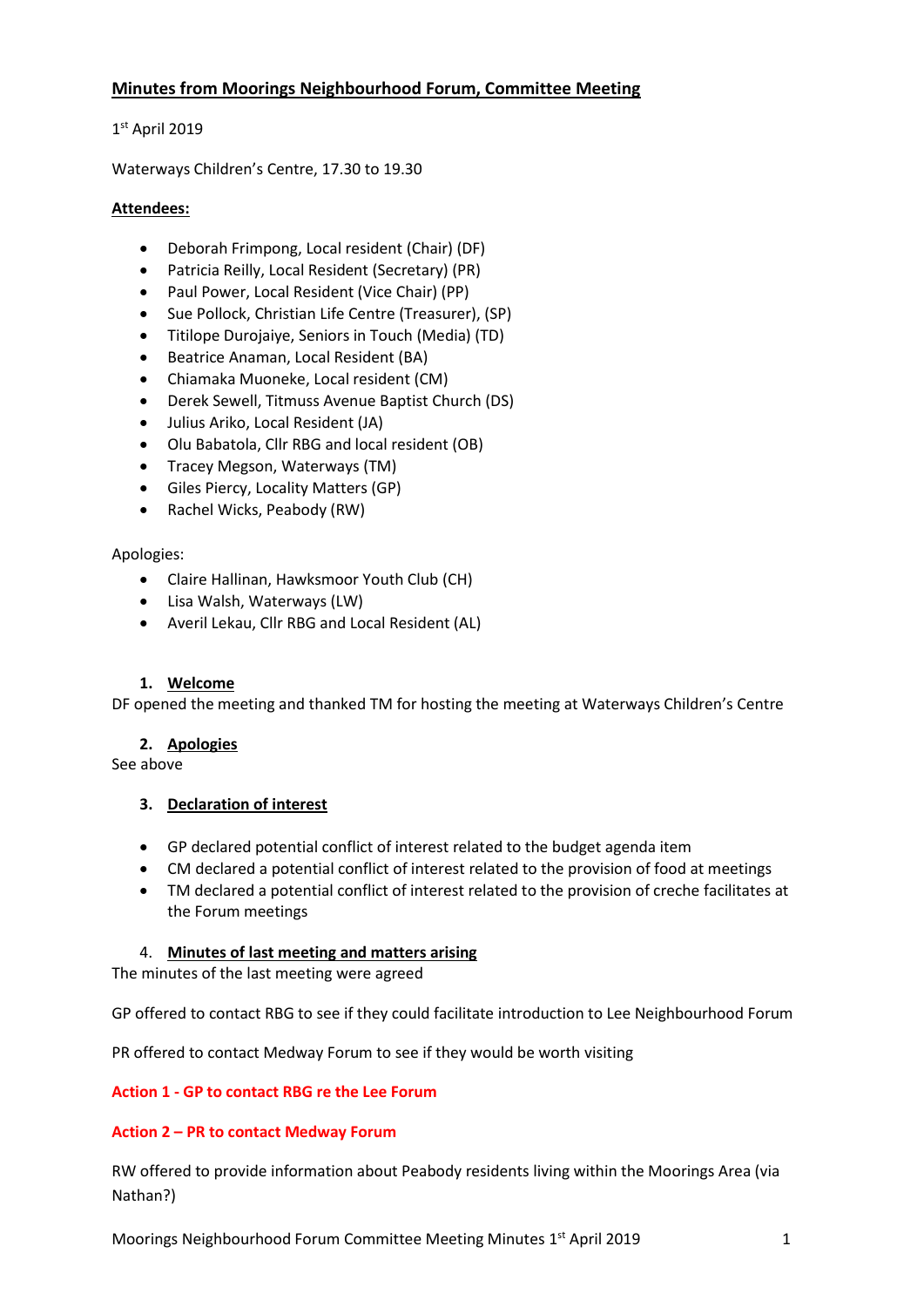#### **Action 3 - RW to provide information about Peabody residents in the Moorings**

RW offered to chase Jonathan to ask about getting an access fob

#### **Action 4 - RW to investigate possibility of getting an access fob**

Details about Earwig distribution (see below from Verity)

*The next Earwig is due to go out mid-April. At the moment, we are going out every two months, however we have it as an agenda item for the May meeting to revisit this: quarterly, with an additional page spread, more content less frequently. I'll update you on the outcome of this after the meeting. The deadline for submission of listings is (tbc)*

*Moorings / Stage 3 events, groups, happenings. If the listing happens just outside the area, submit it and if there is space, we'll include it. In the following format emailed to [theearwigpress@gmail.com](mailto:theearwigpress@gmail.com)*

*What is the group / event? Coffee morning, exercise class etc*

*WHERE: Venue name & address*

*WHEN: Date & times*

*DESCRIPTION: A BRIEF description of your event or group. 40 words max*

*Is it free or is there a charge?*

*CONTACT: Email address and/or phone number with name of contact*

*If anybody has any ideas for submitting articles, content or feedback, email it over and we'll consider it depending on how many spaces we have.*

*For the excel savvy, I've set up an online spreadsheet, you'll just need to click edit in browser to save it online so I can see it. Email is probably easier.*

## *[https://1drv.ms/x/s!AlOp5n2QAW9\\_aakdOHOHsXDIaH0](https://1drv.ms/x/s!AlOp5n2QAW9_aakdOHOHsXDIaH0)*

**Emails and website** - PR mentioned that as part of setting up the new website that email addresses will be available for those committee members that want one. It was agreed that the form of the email should be first initial then surname @mooringsnf.org.uk e.g. [dfrimpong@mooringsnf.org.uk](mailto:dfrimpong@mooringsnf.org.uk)

**Training** – There was discussion about training, and it was agreed that:

**Action 5 - DF to contact Kelly in Peabody to discuss training requirements**

**Action 6 - PR to investigate organising First Aid Training** 

**Action 7 - GP and TR agreed to meet to discuss updating the new website**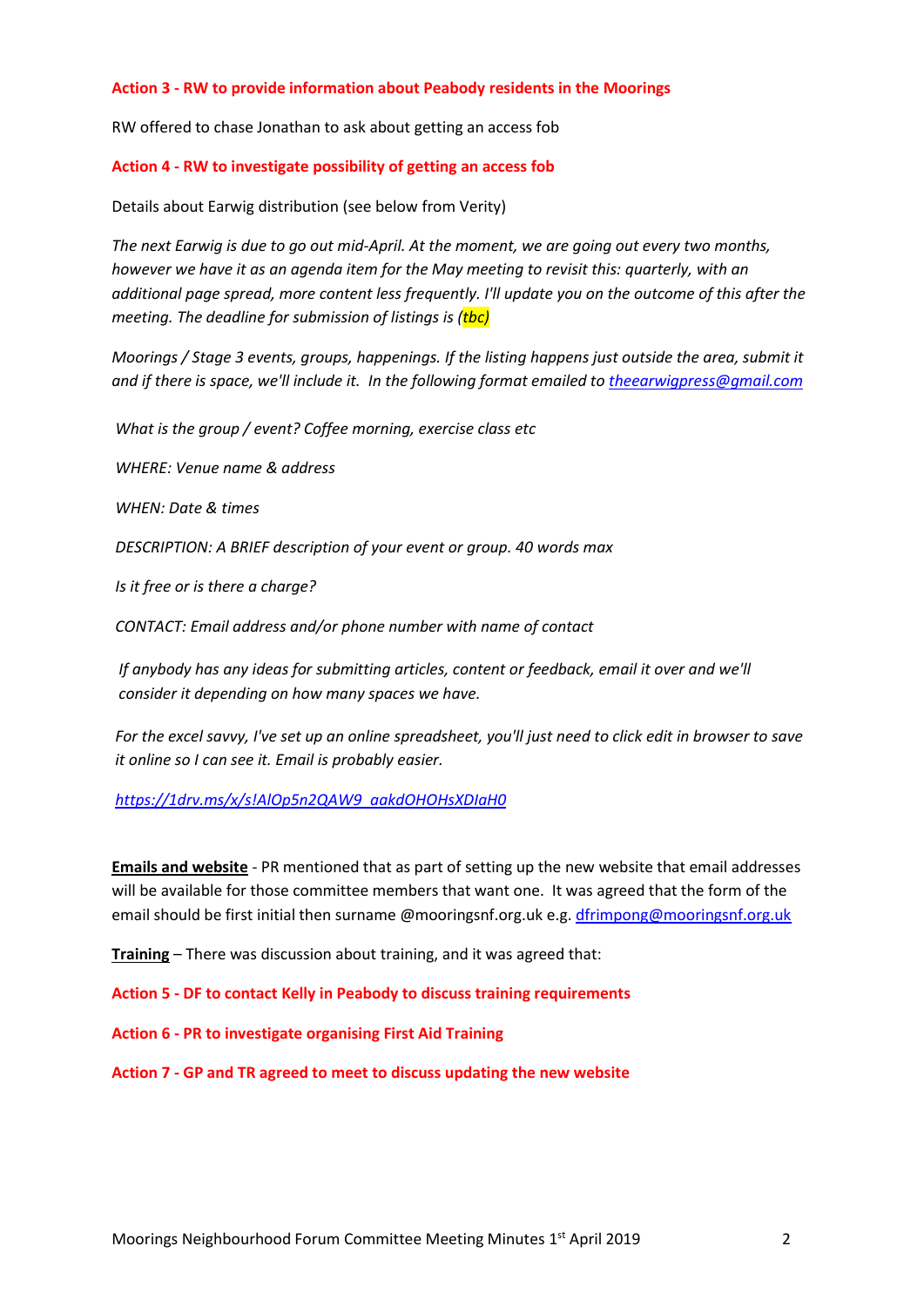# **Budget**

#### SP shared a table setting out current budget commitments see below

|               | $\overline{2}$                           |  |                               |                  |  |              |  |              | 3                | 4              | 5              |
|---------------|------------------------------------------|--|-------------------------------|------------------|--|--------------|--|--------------|------------------|----------------|----------------|
| <b>DATE</b>   |                                          |  |                               |                  |  |              |  |              | <b>WITHDRAWN</b> | <b>PAID IN</b> | <b>BALANCE</b> |
| OF            |                                          |  |                               |                  |  |              |  |              | $(\cdot)$        | $(+)$          |                |
| WITHDRAWAL    |                                          |  | <b>DETAILS</b>                |                  |  |              |  |              |                  |                |                |
| <b>PAY-IN</b> |                                          |  |                               |                  |  |              |  |              |                  |                |                |
|               |                                          |  |                               |                  |  |              |  |              |                  |                |                |
|               | Balance in Private account at this date: |  |                               |                  |  |              |  |              |                  |                | 2000.00        |
|               | Apr-19 Consultancy (Locality Matters)    |  | Monthly fee                   | £1,220 +20% vat) |  |              |  |              | 1440.00          | 0.00           | 560.00         |
|               | Apr-19 Refreshments                      |  | Tea, coffee, juice + biscuits |                  |  | (Petty Cash) |  | 120.00       | 0.00             | 440.00         |                |
| Apr-19 Food   |                                          |  |                               |                  |  |              |  |              | 96.00            | 0.00           | 344.00         |
|               | Apr-19 Creche                            |  |                               |                  |  |              |  |              | 96.00            | 0.00           | 248.00         |
|               | Apr-19 Stationery                        |  |                               |                  |  |              |  |              | 10.00            | 0.00           | 238.00         |
|               | Apr-19 Mbl phone - gifgaff               |  |                               |                  |  |              |  |              | 10.00            | 0.00           | 228.00         |
|               | Apr-19 photocopy ink                     |  |                               |                  |  |              |  |              | 7.99             | 0.00           | 220.01         |
|               | Apr-19 Lap Top Bag                       |  |                               |                  |  |              |  |              | 11.29            | 0.00           | 208.72         |
|               |                                          |  |                               |                  |  |              |  |              |                  |                |                |
|               |                                          |  |                               |                  |  |              |  | <b>TOTAL</b> | 1791.28          |                | 208.72         |

This effectively just covers expenditure for April against the committed resources from Peabody of £10,000 for the 2019 / 2020 year.

It was agreed that further budget consideration would happen as part of the overall planning process (see below)

## **5. Update on designation of the Forum**

GP shared that the application for designation has been submitted to RBG and that they plan to start their consultation around the  $10<sup>th</sup>$  April 2019. As part of this they will be looking to send out information with the Peabody Newsletter

## **6. Planning**

A large proportion of the meeting was spent discussing the process for establishing a clear plan for the Forum.

In summary it was agreed that in order to start the process of developing the Neighbourhood Plan (only possible once designated) that there needs to be further engagement with the Moorings Community to really understand what the community wants to see the Forum and the Neighbourhood Plan focus on. However, there was, across the committee, and expressed desire to immediately try and focus the Forum's attention (even before designation) on specific issues. The Committee agreed that, at the next Forum meeting, in addition to the usual business and different (short) updates, that the focus of the meeting would be on two issues:

- 1. Reaching clarity about how the Forum will support and influence the development of the **Byron Close Arches and the changes to the old Moorings Social club in Arnott Close**. In order to do this, there will be a pre-meeting held with members of the committee and Peabody and Verity-Jane Keefe to set out some of the parameters for this involvement and agree specific aspects of the work / engagement / evaluation that the Forum could have greater involvement in.
- 2. **Crime and Anti-social behaviour** from the survey this has been identified as a key area of concern for the Forum members and residents. It was agreed that we should use the next Forum meeting to discuss what specific actions could be taken or supported by the Forum to help support the police and other agencies in tackling crime and anti-social behaviour. We will invite the Police and Neighbourhood Watch to the next meeting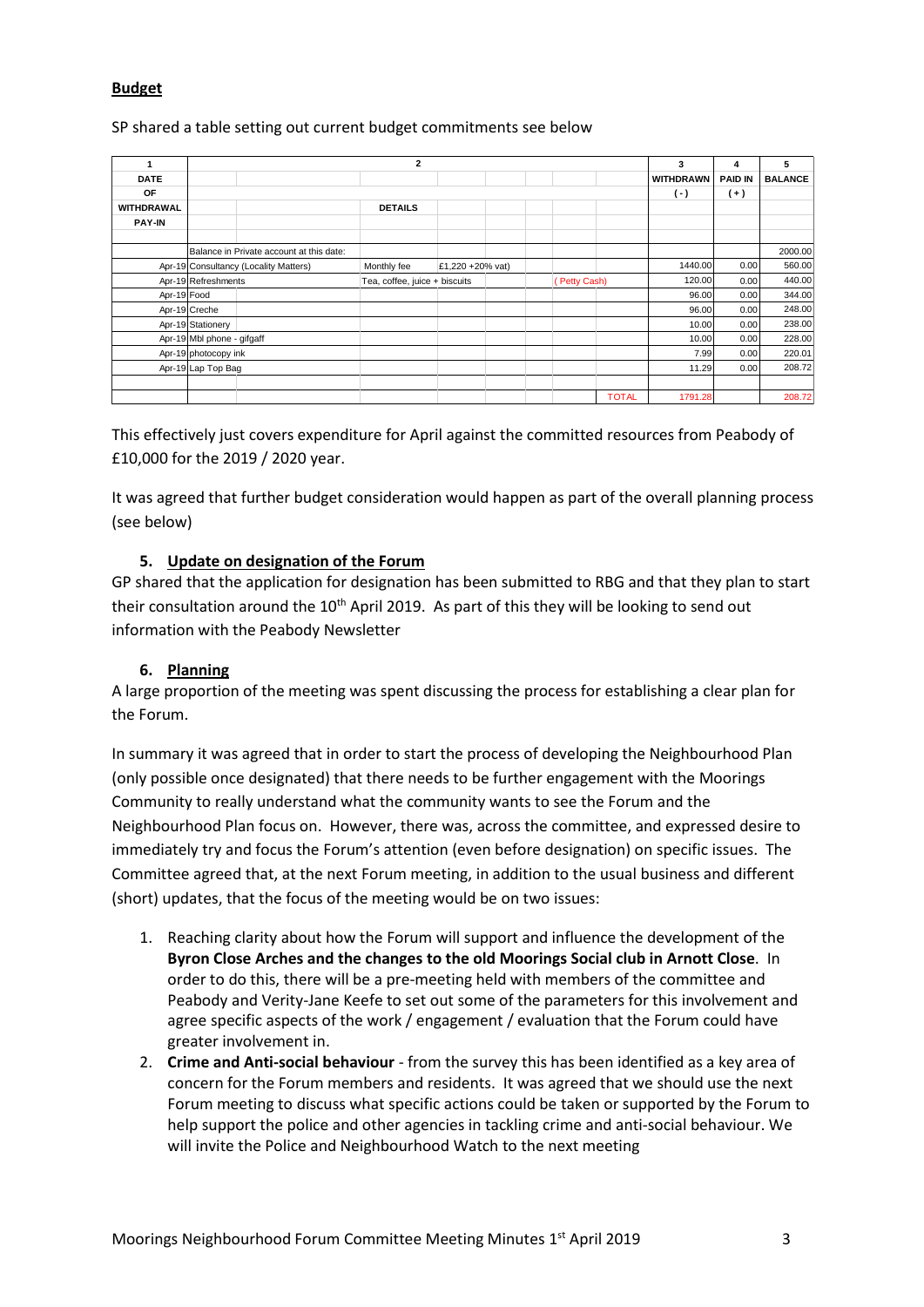#### **Action 8 - GP to invite Police and NW to the next meeting**

There was a discussion about how we should promote the next forum meeting.

#### **Action 9 - GP to find out if it is possible to put up posters locally**

# **Action 10 - GP to ask Paul Leather (Peabody) if he can support the design of a flyer / poster for the next forum meeting**

A key item coming from the discussion, raised by from TD, was that we have a stakeholder engagement plan.

# **Action 11 - GP and TD to meet to discuss stakeholder engagement and prepare to share plans at the next Committee meeting (see below) on 29th April 2019**

The next Committee meeting 29th April 2019 will be used to:

- 1. Ensure we have the right plans in place for the Forum meeting 13<sup>th</sup> May specifically related to discussions around the points raised above
- 2. Have a discussion with the Committee about how we should carry out further consultation and engagement with the Moorings community to help shape plans, once the forum is designated - informed by action point 9 above
- 3. Agree what support could be provided to RBG to support their consultation which is required as part of designating the Moorings Neighbourhood Forum

#### **7. Budget for 2019 / 2010**

It was agreed that, at this point, the committee is not in a position to agree the budget for the coming year. It was agreed that further support is required from Locality Matters to support the forum and help develop the plans of the Forum over the coming weeks. The committee committed to continuing to work with Locality Matters over April and May and to review any future support requirements beyond that time, over the next two months, as part of the planning process. This decision entails a financial commitment of £1,200 +VAT per month for two months (April and May), Total, £2,880 (inc. VAT)

#### 8. **AOB**

Other ideas were mentioned that could be supported by the Forum such as:

- getting a skip for clothing and shoes
- running a Youth summit,

These and other will be explored over the coming months

#### **Action 12 - GP to contact Locality to enquire about further funding**

SP said that the MNF bank account should be open within the coming week or so

RW mentioned some events that are happening over Easter - these will be promoted on the MNF website

#### **Action 13 – TD to ensure events are publicised on Website**